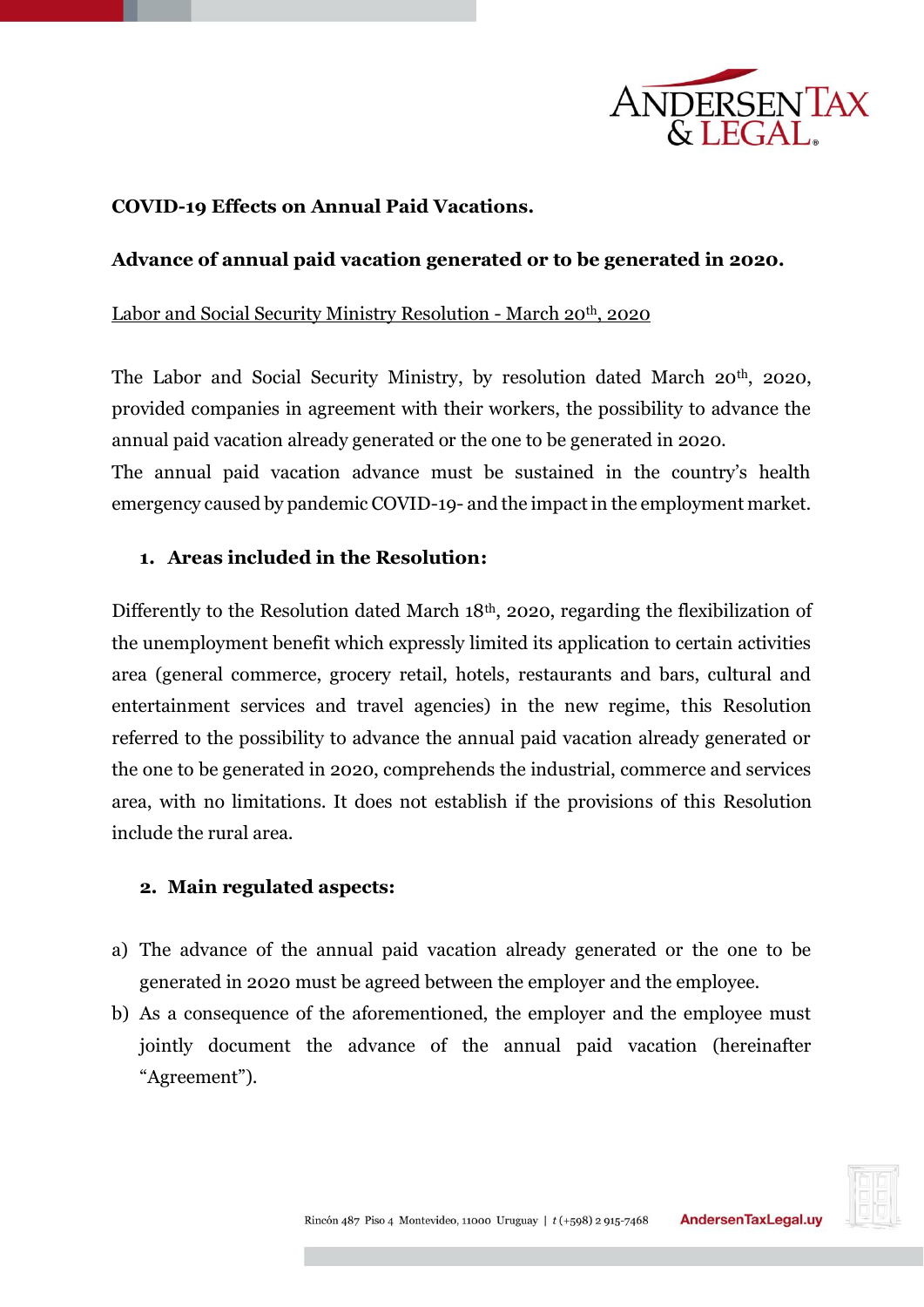- c) The Agreement must be motivated in the sanitary emergency COVID-19 enacted by the Uruguayan government.
- d) The Agreement must be presented to the Labor and Social Security General Inspection, for it to become aware about it.
- e) The term of the advanced annual paid vacation must be the equivalent to the total of it - and which could be generated - and must never be less than 10 days.
- f) The annual paid vacation and the vacation bonus must be paid at the moment the current legislation indicates. For so, for daily workers, the annual paid vacation must be paid before they leave on vacation. Same happens with the vacation bonus in every work case.

## **3. Observations regarding the Resolution:**

It is our understanding that the Resolution expresses certain aspects which must be analyzed and commented; as well as portraying some uncertainties which will generate juridical uncertainty in the future.

- a) The Resolution does not require the agreements to be collective but may be individual. In such case, it must be contemplated what will happen in those areas which have established the annual paid vacations by collective agreements either internally at the company or by the branch. A clear example is the Decree approved Construction branch collective agreement which already has its annual paid vacation periods regulated. The modifications to the regime must also be regulated by a Decree for the sector.
- b) At the *Considering IV,* the Resolution uses the term *"invoking"* and in Num. 1, the Resolution usesthe term *"motivating".* We understand it is not the same to invoke a cause or to motivate a request. The sanitary emergency forces this system of prompt responses. For which it is reasonable to deduce the employer and the employee only need to invoke for the celebration of their Agreement the sanitary emergency.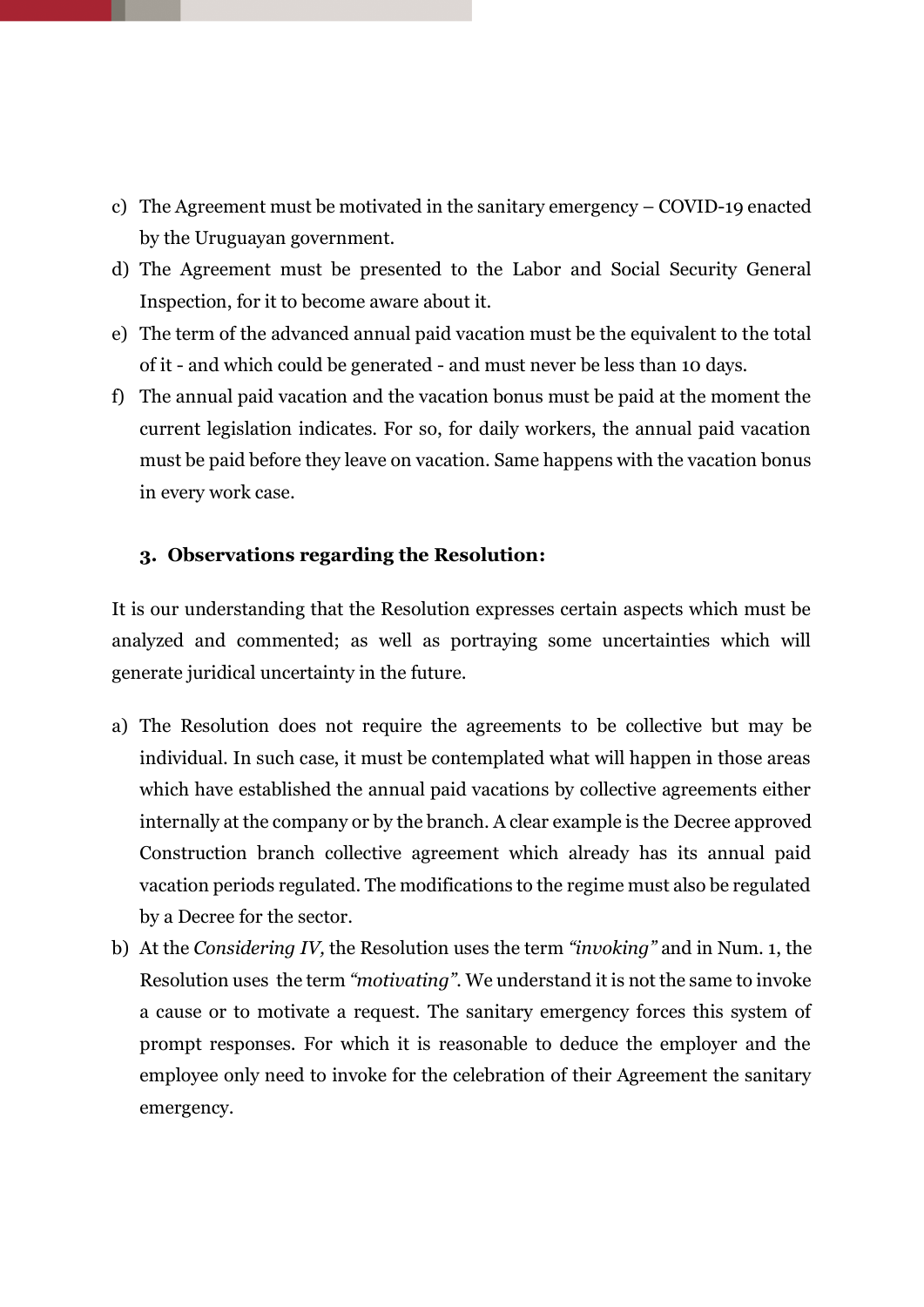- c) The Resolution does not require the approval of the Agreement of the Labor and Social Security General Inspection, but only the presentation of it to become aware. This contributes to the agility the sanitary emergency must have. As if any approval is required, such must necessarily have a prior study. This disposition enforces the appointed in the abovementioned paragraph, regarding the invoking the sanitary emergency and not the motivation of it.
- d) Probably the first great uncertainty raised by this annual paid vacation advance is regarding the annual paid vacation to be generated in 2020. What happens if the employee is fired by the company, for example by August 2020? Let's suppose the company agrees with the employee to advance 20 days corresponding to the total 2020 annual paid vacation. If this is done by March 31st, 2020, the employee would have generated 4,98 days of annual paid vacation. Consequently, would generate in the following 9 months the other 15 days which will be advanced. But, if the Company fires the employee on August 31<sup>st</sup>, 2020, the employee would not have generated 4 months of annual paid vacation which would have already enjoyed.
- e) The Resolution determines the annual paid vacation and the annual bonus must be paid at the moment the current legislation indicates. For so, for daily workers, the annual paid vacation must be paid before they leave on vacation. Same happens with the vacation bonus in every work case. The annual bonus is to be paid before the employee enjoys its annual paid vacation, which was not generated and if is then fired (as the example portrayed in the abovementioned paragraph), the company would have paid for more days that the employee never generated. The question is what would happen if the sanitary emergency culminates previously to the finalization of the annual paid vacation and the vacation bonus, both effectively paid.
- f) Lastly, it seems this system contemplates (although it is not expressly portrayed) a regime for those works who up to the date do not reach the right for unemployment benefit (either general or special regime contemplated in the Resolution of the Labor and Social Security Ministry, March 18<sup>th</sup>, 2020), allowing the company to give a solution to a potential labor place loss.